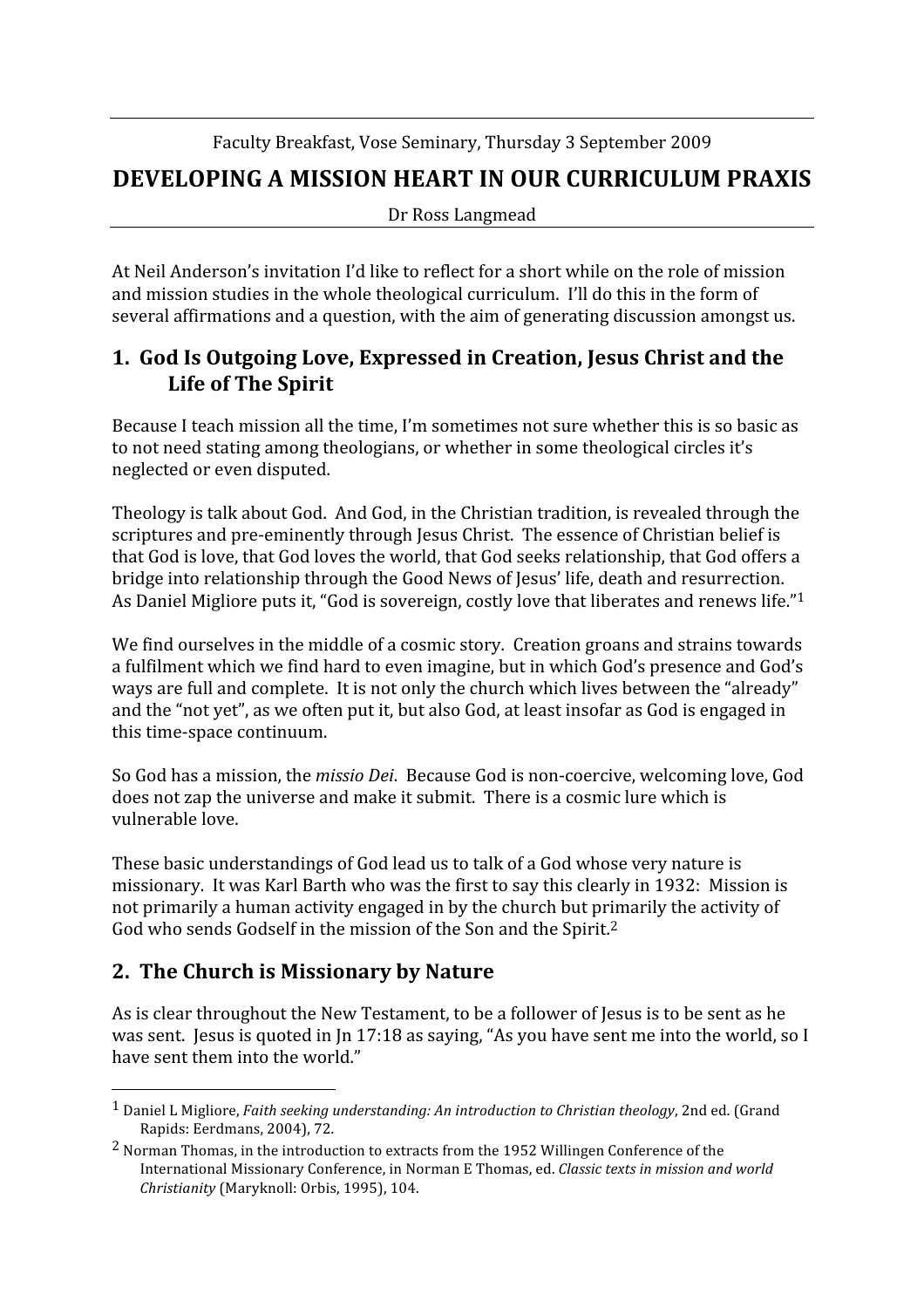The church is therefore missionary by its very nature just as God is missionary by very nature.<sup>3</sup> We understand ourselves essentially as called "to share and live out the gospel of Jesus Christ to the ends of the earth and the end of time".<sup>4</sup>

In
many
circles
these
days
the
word
"missionary"
has
been
reduced
to
mean
a
person who goes overseas and pursues mission full-time. So another word, which actually means exactly the same as "missionary"—"missional"— is coming into favour. Whichever word we use, the church is essentially missional, that is, constituted by its call
to
live
into
and
proclaim
the
kingdom
of
God,
which
is
"the
sphere
of
life
where God's Spirit is in control, where justice, peace and joy are experienced completely and permanently
(Rom
14:17)".5

If the church ceases to be missionary it ceases to be the church. "Our life in this world is life in mission".<sup>6</sup>

# **3.

So
Theology
is
Inherently
Missiological**

If God is missionary and the church is missionary, then theology is inherently missiological.

As is often said, Paul was an outstanding missionary theologian. His was a missionary theology through and through. He didn't reflect on God and then try to apply it. His whole theology was one of reflecting on the call to a universal mission, particularly to the Gentiles. "His theology of mission is practically synonymous with the totality of [his] awesome reflections on Christian life."7

I'm glad to say that this understanding of theology as reflecting on the God who is on mission
for
the
church
which
is
on
mission
is
fairly
widespread
among
evangelical theological
colleges.

The
very
meaning
of
"evangelical",
Good
News,
suggests
that
we are more likely to see theology in its missional perspective. I think it's fair to say that evangelical
colleges
have
succumbed
less
often
than
some
others
to
the
temptation
to live out of a Christendom framework, where maintenance of the church as a major institution in society becomes a central task. $8$  And along with most parts of the global church,
Evangelicalism
has
benefited
greatly
from
the
broader
understanding
of mission
that
has
swept
through
theology
in
the
last
fifty
years
or
so.

<sup>3</sup> Stephen
B
Bevans
and
Roger
P
Schroeder, *Constants
in
context:
A
theology
of
mission
for
today* (Maryknoll:
Orbis,
2004),
10.

<sup>4</sup> J
Andrew
Kirk, *What
is
mission?
Theological
explorations*(London:
Darton,
Longman
&
Todd,
1999),
30.

<sup>5</sup> Kirk, *What
is
mission?
Theological
explorations*,
29.

<sup>6</sup> Emilio
Castro,
'Liberation,
development
and
evangelism:
Must
we
choose?', *Occasional
Bulletin
for Missionary
Research*2.3
(July
1978),
87.

<sup>7</sup> David
J
Bosch, *Transforming
mission:
Paradigm
shifts
in
theology
of
mission*(Maryknoll:
Orbis,
1991), 124.

<sup>&</sup>lt;sup>8</sup> James A Scherer, 'Missiology as a discipline and what it includes', in *New directions in mission and* evangelization 2: Theological foundations, eds. James A Scherer and Stephen B Bevans (Maryknoll: Orbis,
1994),
182.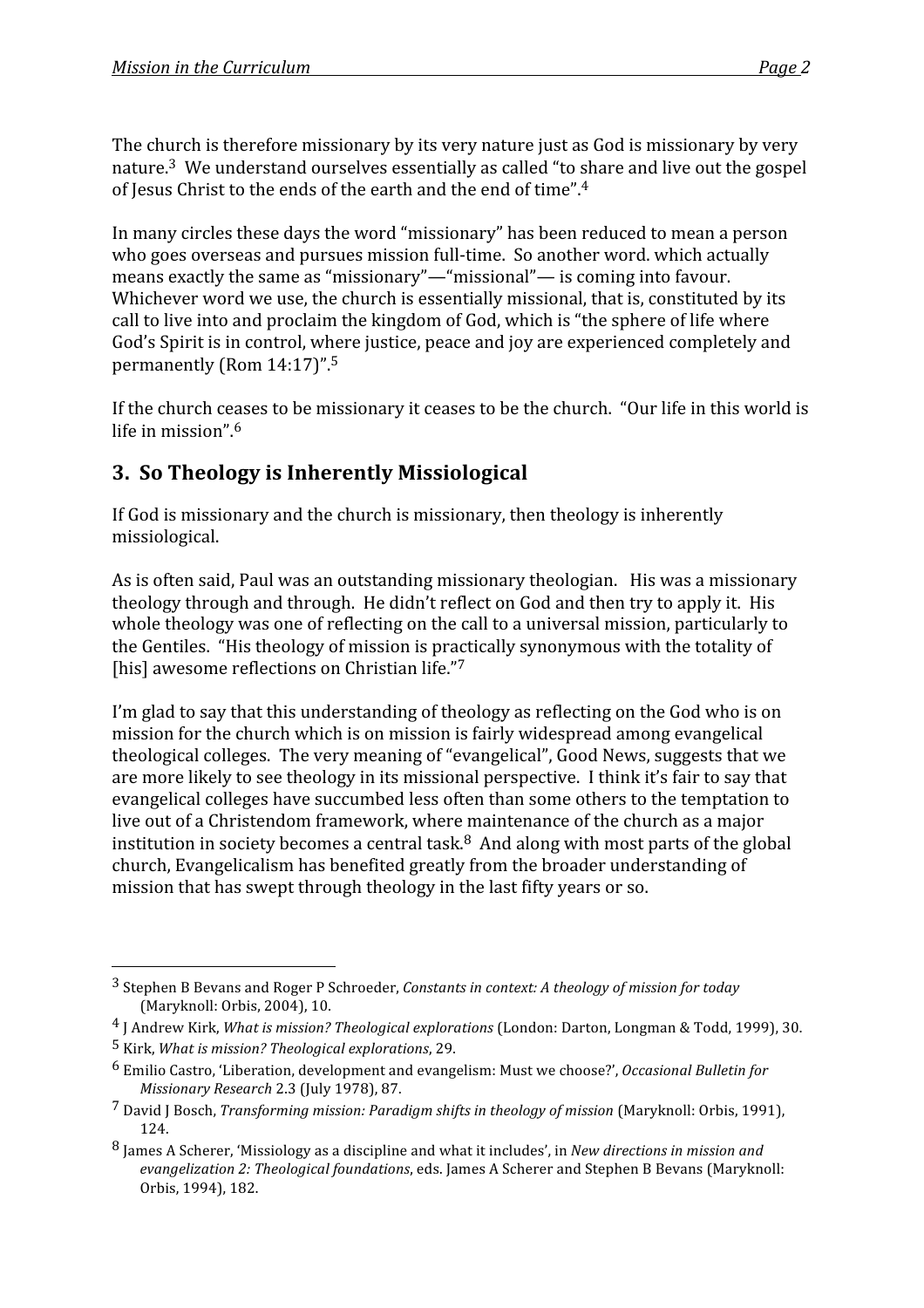It is now possible to find in many seminaries a unified sense that we educate in order to equip
leaders
to
engage
in
mission,
within
and
beyond
the
church,
for
the
sake
of
the kingly
reign
of
God.

It's broader than previously understood because mission today is widely regarded as encompassing
the
whole
of
God's
purposes
in
the
world.

It
is
a
holistic
concept
that includes, proclamation, discipling, incarnational witness, the pursuit of peace and justice, seeking a renewed relationship with creation, being salt in society or light on the hill, living as a welcoming Christian community, and so on. It is in this broad sense that theological
education
in
so
many
places
is
more
and
more
missiological
at
its
heart.

I'll give you a couple of illustrations of how it plays itself out at Whitley College. and I'll be
interested
in
your
experience
here
at
Vose.

It starts with a recognition by all Faculty that we share this vision. It's quite explicit at Whitley. Our tagline is "Equipping leaders for a different world".

Mark Brett sees the Hebrew Bible as a living set of documents from which we can learn a great deal about what it means to live in covenant and aspiring to be a blessing to the nations,
as
Genesis
12:3
puts
it.

He
connects
issues
such
as
the
Hebrew
view
of
the
land with contemporary indigenous views and with ecology. He teaches a unit called War and Peace in the Hebrew Bible, where our mission as peacemakers is explored. He teaches
a
unit
on *Salvation
in
the
Hebrew
Bible*,
which
is
on
the
theology
of
mission.

Keith Dyer is a returned missionary who teaches New Testament with the aim of fostering
discipleship
and
mission.

He
teaches
a
unit
on *Mission
in
the
New
Testament*. His units on the Gospels follow the tradition of Athol Gill, one of his predecessors, who prodded
the
church
provocatively
on
the
radical
demands
of
following
Jesus
in discipleship as mission, a vision in the tradition of the Anabaptists. Thorwald Lorenzen is currently teaching a unit on *Resurrection, Justice and Discipleship*, which links systematic theological concerns to do with the resurrection with the call to discipleship. particularly
as
expressed
in
living
into
God's
justice
and
peace.

Marita Munro teaches church history largely through the lens of its growth, theological formulations
and
world
mission.

As
we
missiologists
love
to
say
about
the
early
church, its
theology
grew
out
of
a
need
to
define
itself
that
arose
because
it
lived
the
gospel
so successfully
that
it
grew
rapidly.

In
this
sense,
historian
Martin
Kähler
was
right
when said that "mission is the mother of theology".<sup>9</sup>

Frank
Rees,
Whitley's
Principal,
also
has
a
missiological
theology.

He
teaches
a
unit,
for example, on *Jesus and his Mission*. Also in the systematic theology offerings are units on public
theology,
Bonhoeffer,
ecology
and
economics
and
justice.

Sean
Winter,
a
British Baptist scholar who has just started as professor of New Testament at the United Faculty of Theology, recently said in a sermon at Whitley, "There are only two questions worth asking in theology: "Who is God?" and "So what?". I like the provocative simplicity of these questions. Units on economics, on ecology and on public theology

<sup>&</sup>lt;sup>9</sup> Martin Kähler. Schriften zur Christologie und Mission (Munich: Chr. Kaiser Verlag, 1971 [1908]), 190, translated
and
cited
by
Bosch, *Transforming
mission*,
16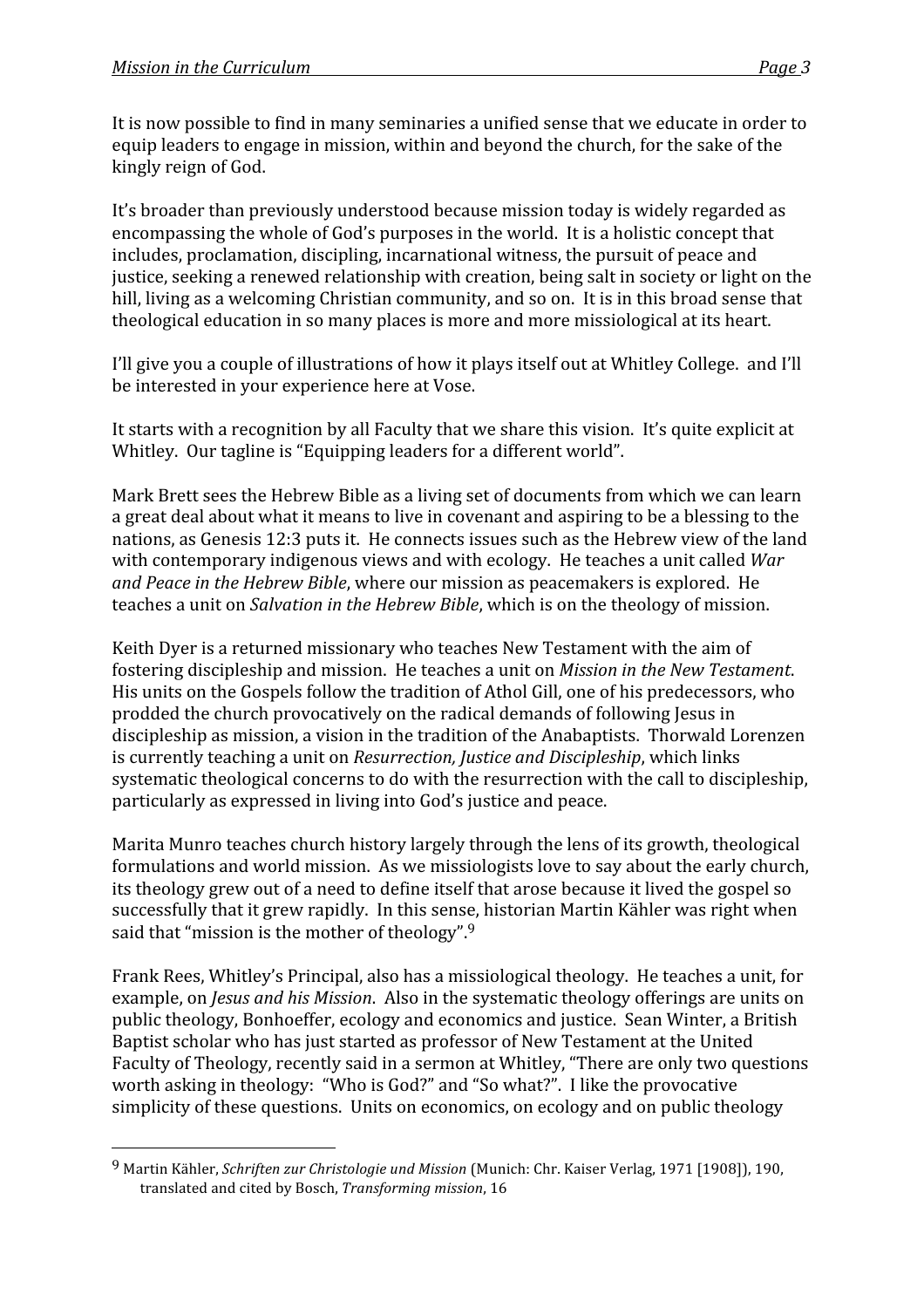are
just
illustrations
that
the
"So
what?"
question
is
alive
and
kicking
in
theological education.

Simon
Holt
teaches
spirituality
and
pastoral
care,
but
he
published
a
book
last
year entitled God next door: Spirituality and mission in the neighbourhood.<sup>10</sup> He continually promotes
an
spirituality
of
everyday
life
that
connects
with
others.

It's
a
gentle
mission that
permeates
all
of
life.

Our
supervised
field
education
has
been
broadened,
from
catering
to
ordination students
to
catering
for
all
students.

We
have
a
new
unit,
put
together
by
Roslyn Wright,
our
Director
of
Field
Education,
called *Reflection
for
Mission*.

We're
just beginning
a
push
to
have
all
students,
whether
for
ordination
or
not,
to
do
at
least
one unit
which
contains
an
internship,
reflective
action
or
supervised
ministry
or
mission.

### **4.

Theology
is
Inherently
Interdisciplinary**

Going through the missiological interests of my colleagues tends to emphasise the disciplinary nature of theological study. It's true that in the Melbourne College of Divinity there are four fields and we have to live with specialisation. But we don't like it.

We're
introducing
more
and
more
interdisciplinary
units
to
make
the
point
that thinking about God is a unitary activity. In whichever discipline, it is still faith seeking understanding.

We also deliberately subvert the MCD's four fields by cross-registering units. So you can study school chaplaincy for mission or pastoral care credit. You can study interfaith dialogue for mission, pastoral care or education credit, and so on.

## **5.

Missiology
Has
a
Place,
but
Doesn't
Own
the
Study
of
Mission**

So
where
does
a
missiologist
fit
in?

I'm
aware
that
there
is
a
real
debate
about
whether having a missiologist tends to make others leave it to him or her. The same is said of having a mission committee in a local church—do the others then see mission as merely one
department
instead
of
suffusing
the
life
of
the
church?

I'm satisfied that missiology deserves a special place in the curriculum. It explicitly explores mission activity, with a clear focus on the church as it engages the world. It draws
synoptically
on
all
the
other
disciplines,
using
biblical
studies,
history,
theology, pastoral
care,
education,
worship
and
bringing
them
together
as
any
project
in
practical theology
does.

There
is
a
sense
in
which
I
prefer
students
to
study
mission
units
after they've done the others, but so often students arrive breathlessly wanting to study mission,
so
we
can't
control
that
easily.

In many places, missiology focuses specifically on missionary activity as traditionally viewed—things
such
as
cross‐cultural
mission,
evangelism
and
Bible
translation.

When missiology
gained
its
colours
in
Europe
in
the
second
half
of
the
nineteenth
century,
and when it established itself in North America in the 1970s, missiology largely wanted to

<sup>&</sup>lt;sup>10</sup> Simon Carey Holt, God next door: Spirituality and mission in the neighbourhood (Brunswick East, Vic.: Acorn
Press,
2007).